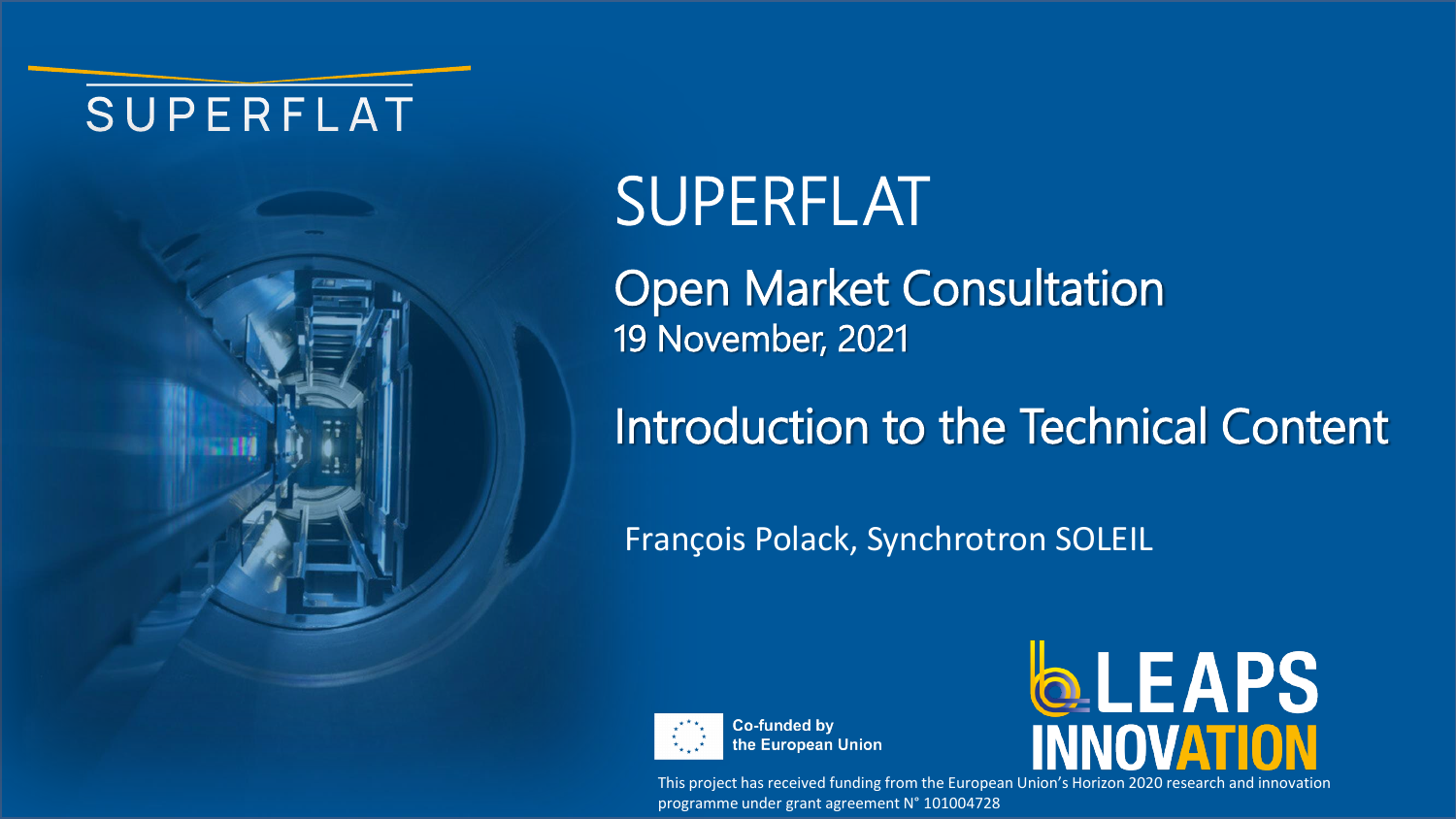### **Mirrors for the next generation of Synchrotron and FEL sources**

- Progress on electron accelerator design allows nearly diffraction limited photon sources over a large energy range.
- Among LEAPS<sup>\*</sup> members, several facilities have upgraded to such sources and many are planning upgrades in a near future
- Quality of mirror surfaces is a major limiting factor for transferring the source brightness to the sample.
- Next generation beamlines will increasingly require "*nanometer precision*" optical surfaces

\* League of European Accelerator-based Photon Sources (https://leaps-initiative.eu/)

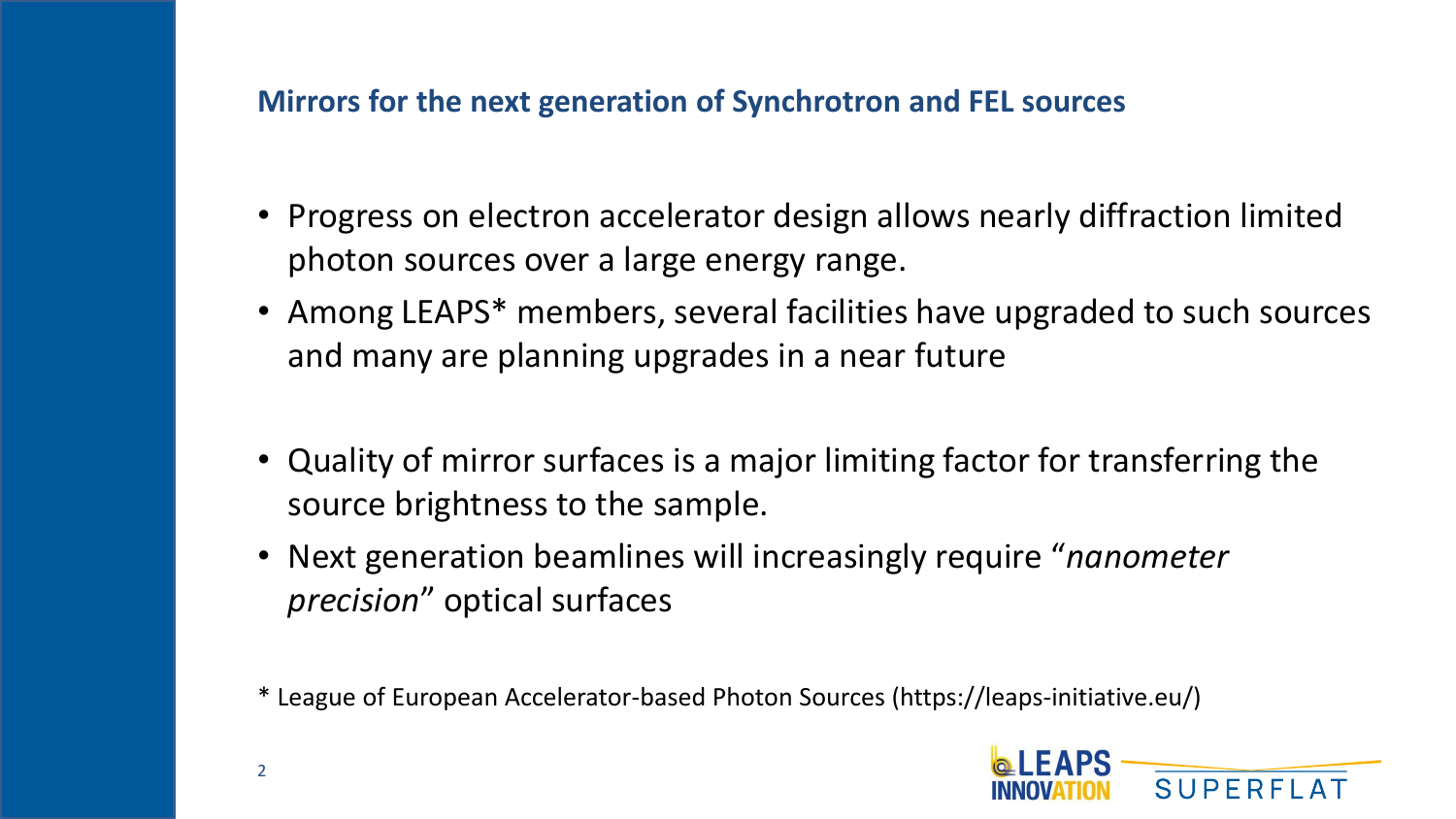## **An X-ray beamline optics wish list**

- Optics that have no measurable impact on the wavefront
- Optics that have surface microroughness compatible with the deposition of high-performance short period multilayers
- Such optics with sizes up to 1 m long
- Strongly aspheric surfaces for short focal length focusing of X-rays
- Ability to figure the optical surface to tailor the wavefront
- Optics that could withstand the high radiation power of our sources

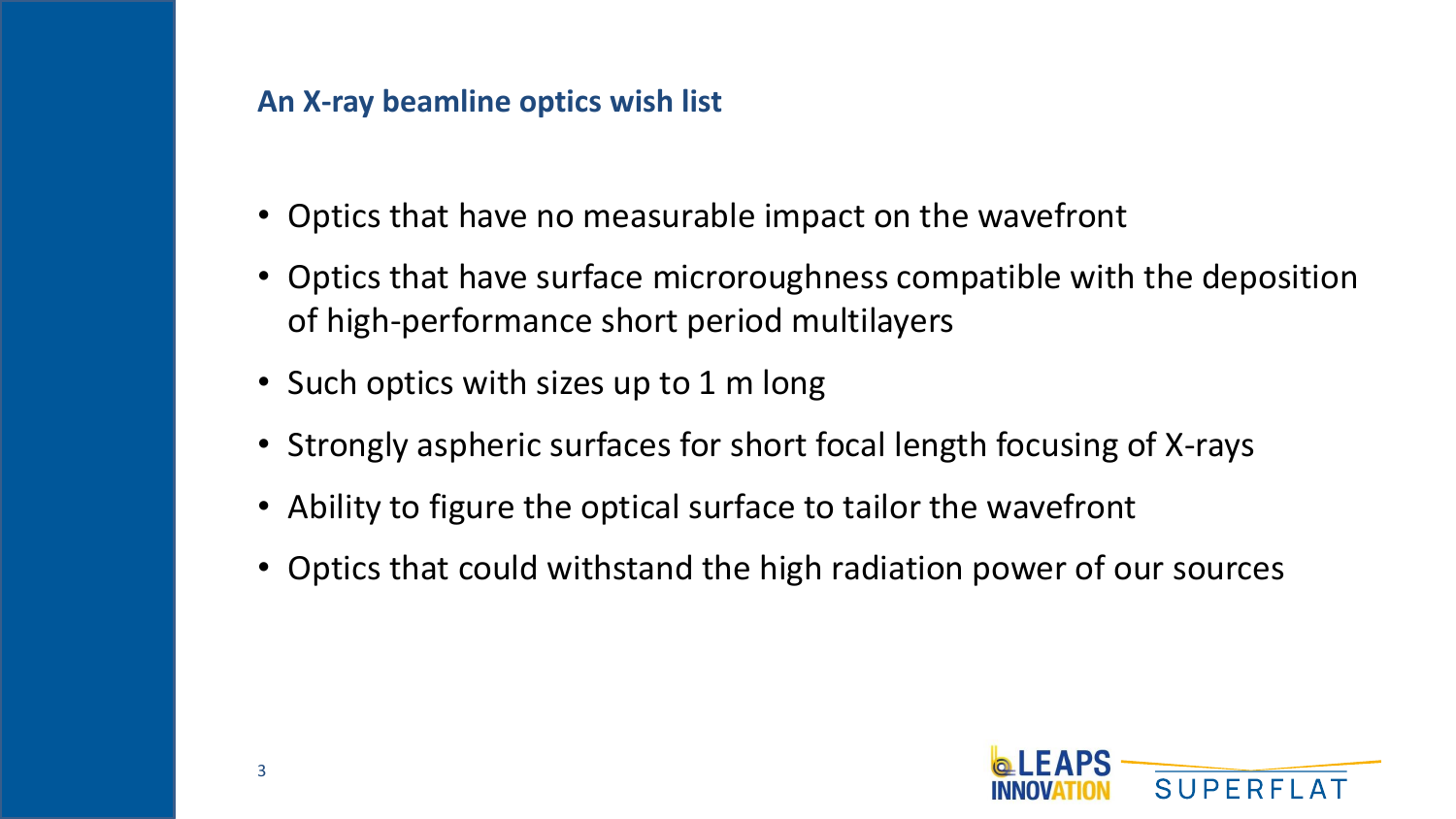#### **Aim of Superflat PCP**

- Incite and help the development of production processes compatible with the forthcoming X-ray optics demand in the EU
- These processes may include sequences of
	- Full-size tool polishing
	- Computer controlled abrasive or slurry polishing (CMP , pads, …)
	- Deterministic local tool figuring (Ion beam, fluid jet, EEM, …)
- Surface metrology is required to guide deterministic figuring
	- Suppliers should demonstrate adequate metrology
	- Cross-calibration will be done with the metrology of the buyers group

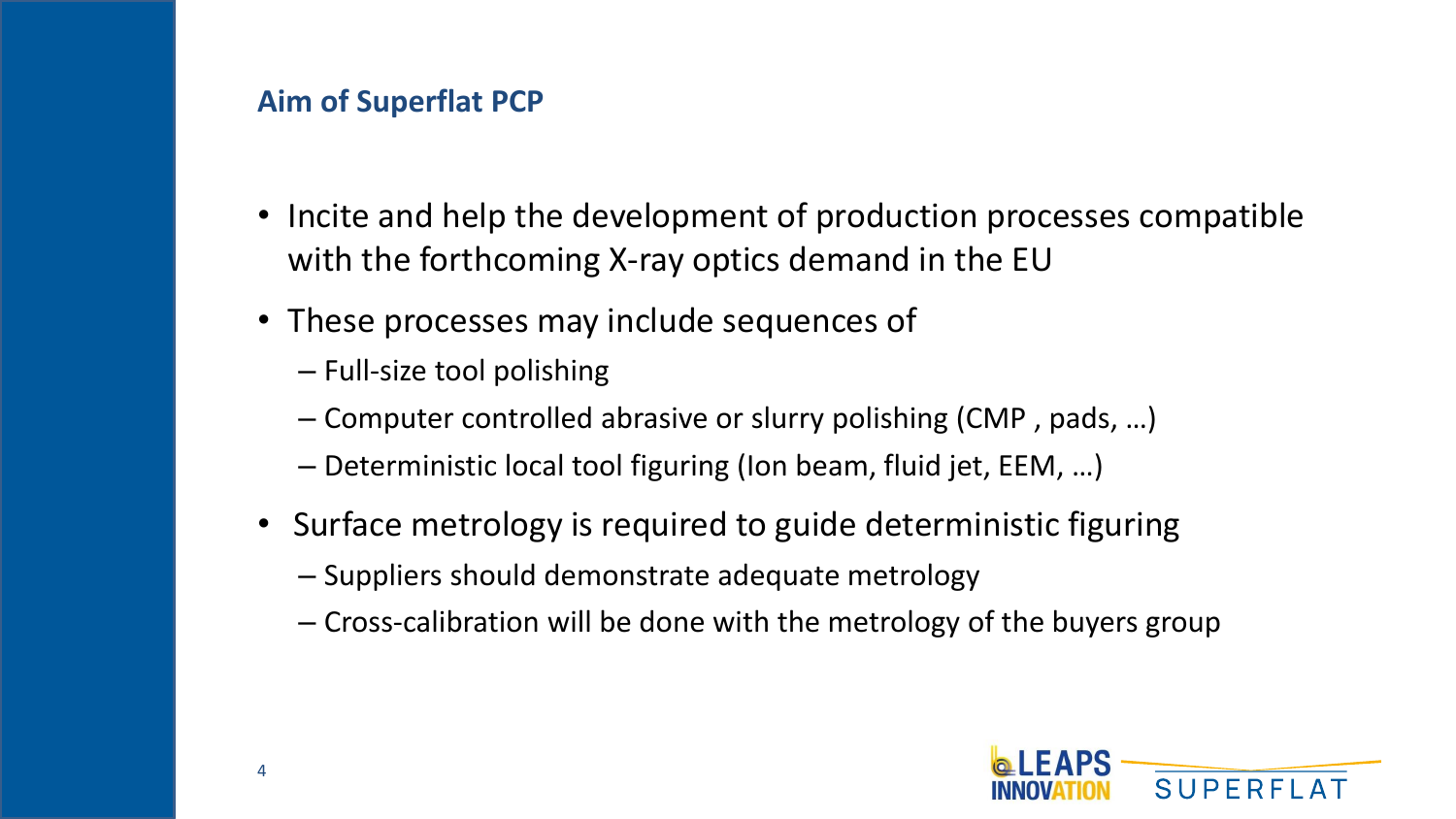## **Summary of Specifications for Superflat Call**

- Flat surface
	- $-$  Average curvature < 0.02 km<sup>-1</sup>
- Minimum clear area 500 mm x 20 mm
- Figure error
	- Height error < 1 nm PV
- Slope error
	- RMS slope error < 50 nrad
- Roughness < 0.1 nm RMS
- Figure and slope errors are evaluated on the clear aperture after subtraction of the "best fitting toroid" approximated by a 2<sup>nd</sup> order polynomial

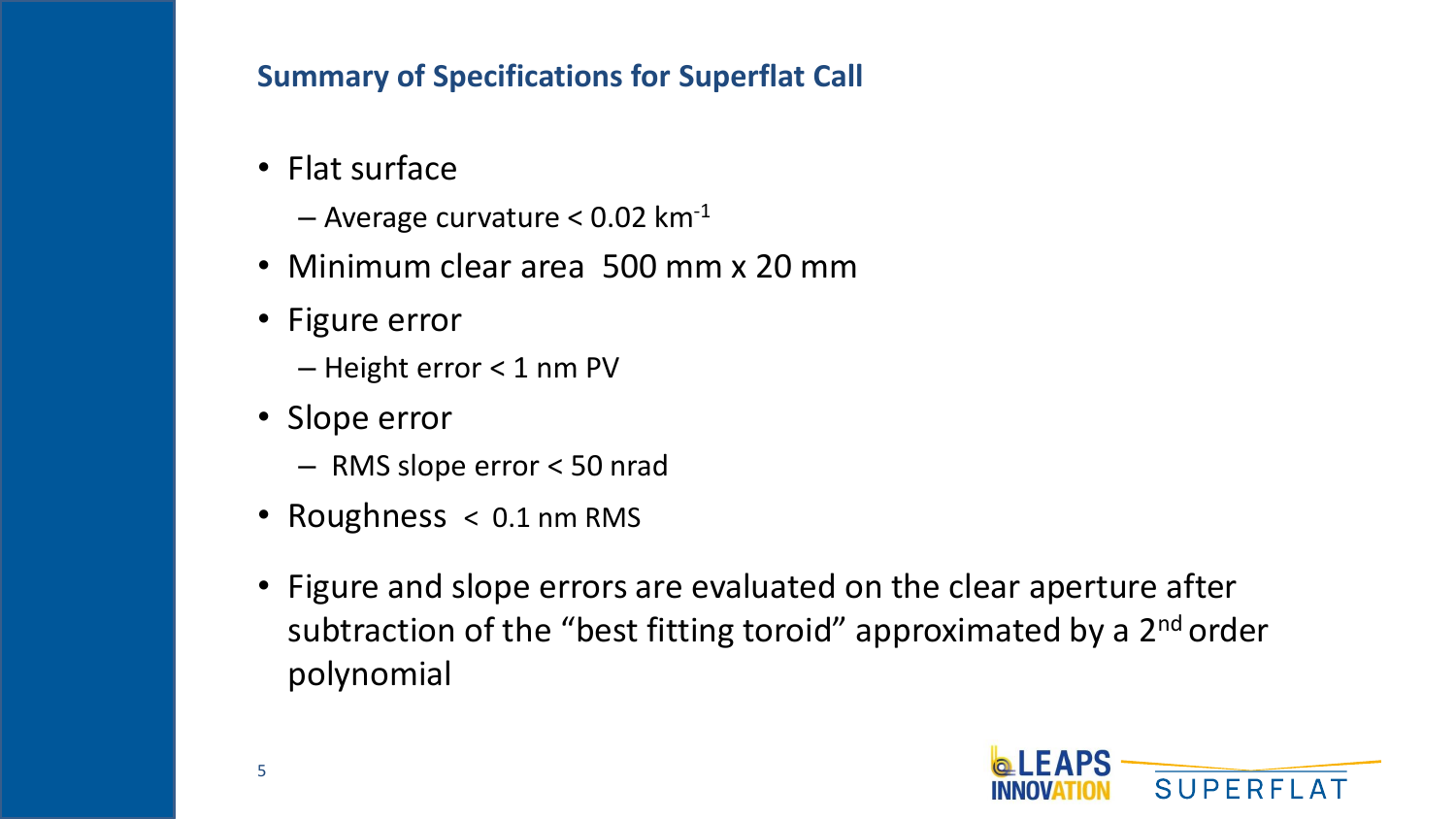#### **Scope of Superflat**

- Development of a fabrication process for high-quality flat mirrors in 3 phases
	- Conceptual design
	- Engineering design and metrology validation
	- Process development and prototype realisation

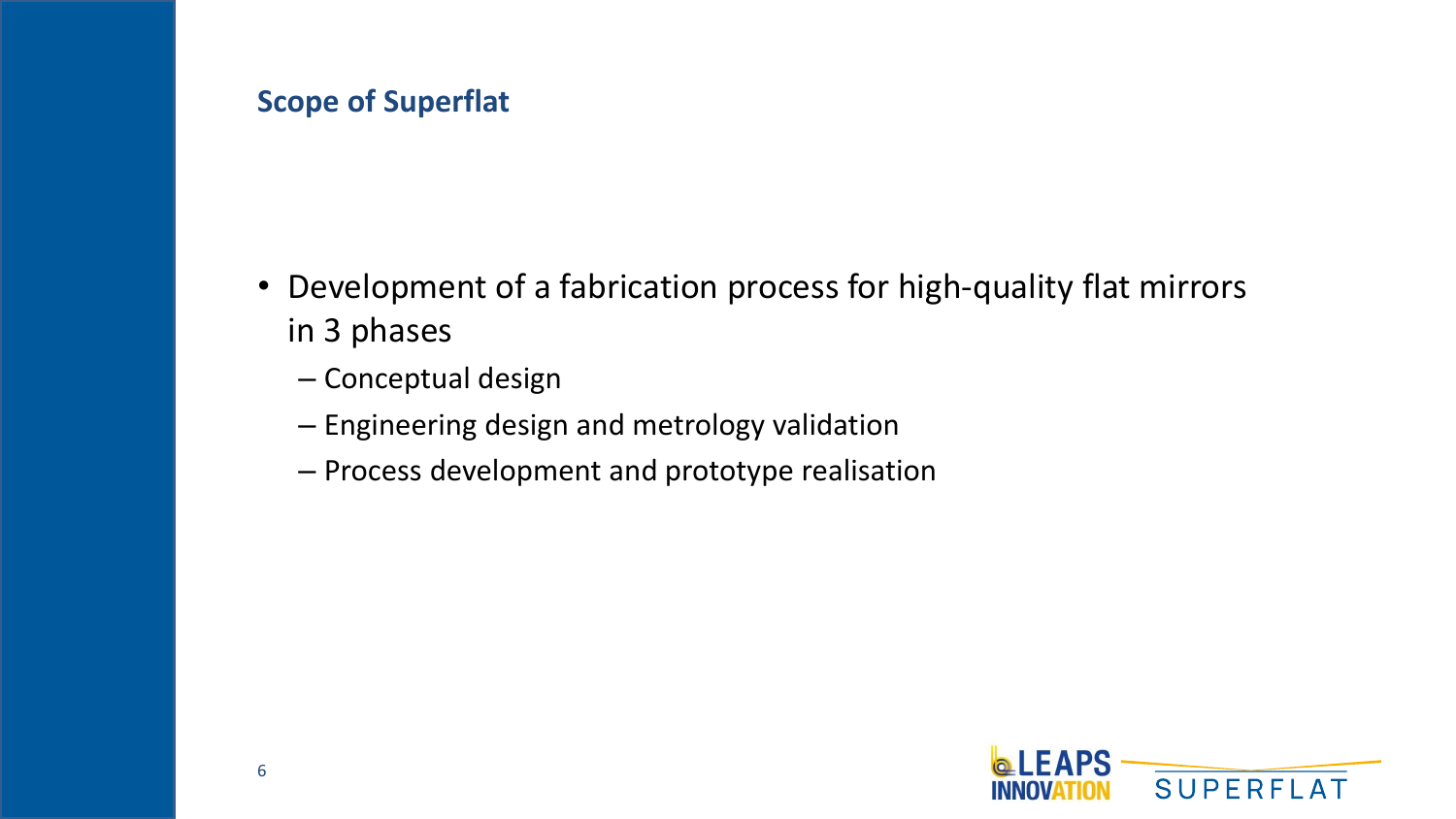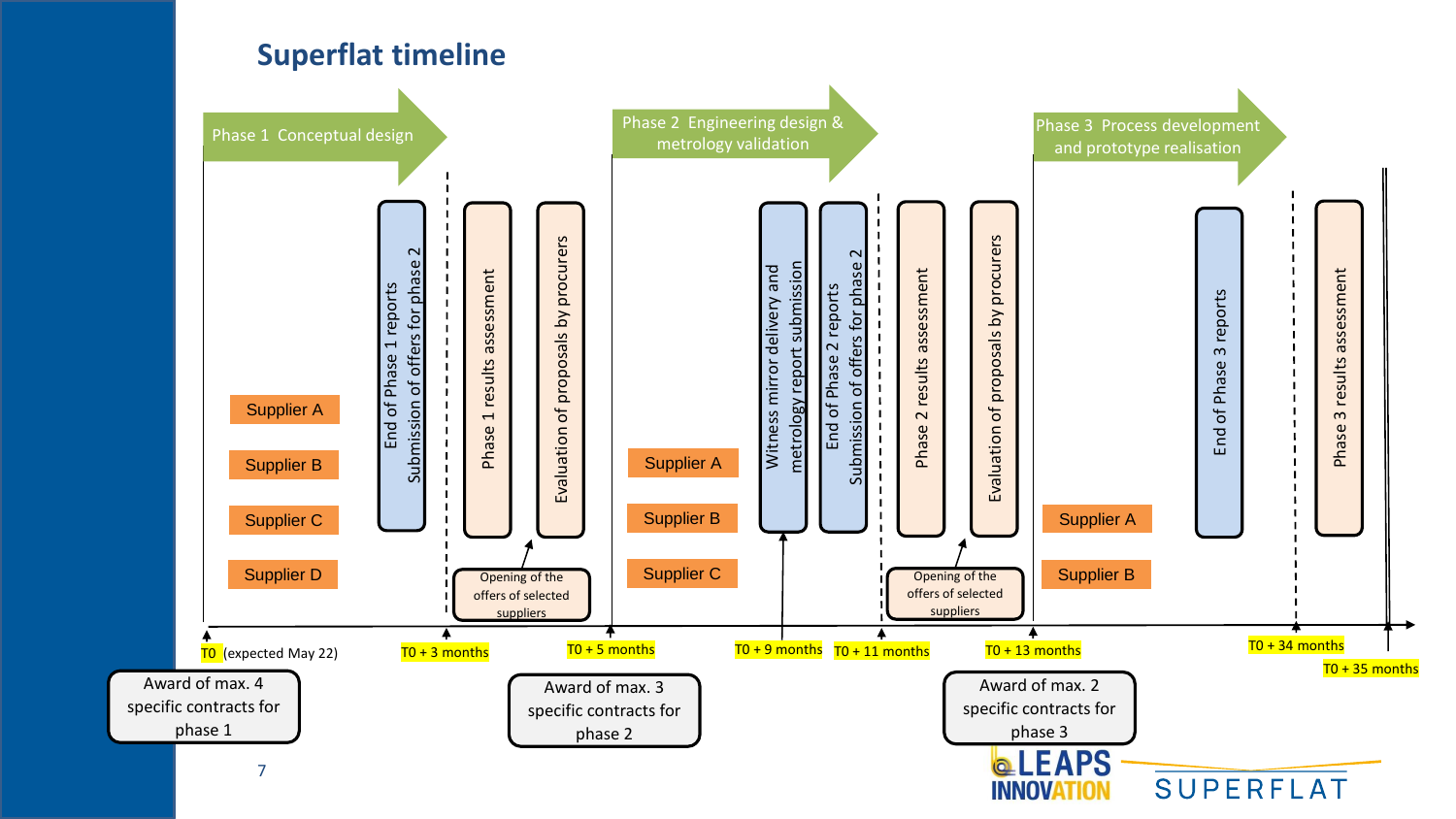#### **Scope of Phase 1 (3 months)**

- A conceptual design study presenting
	- manufacturing technologies‒ figuring machines, tool heads, processing algorithms – either pre-existing or which will be developed or upgraded in phases 2 and 3
	- metrology technologies either pre-existing or requiring development and their integration into the production process.
	- All computations and simulation needed to justify the above proposals (i.e. describing why existing tools or processes are considered sufficient or new developments are required)
- A detailed risk analysis from preliminary studies

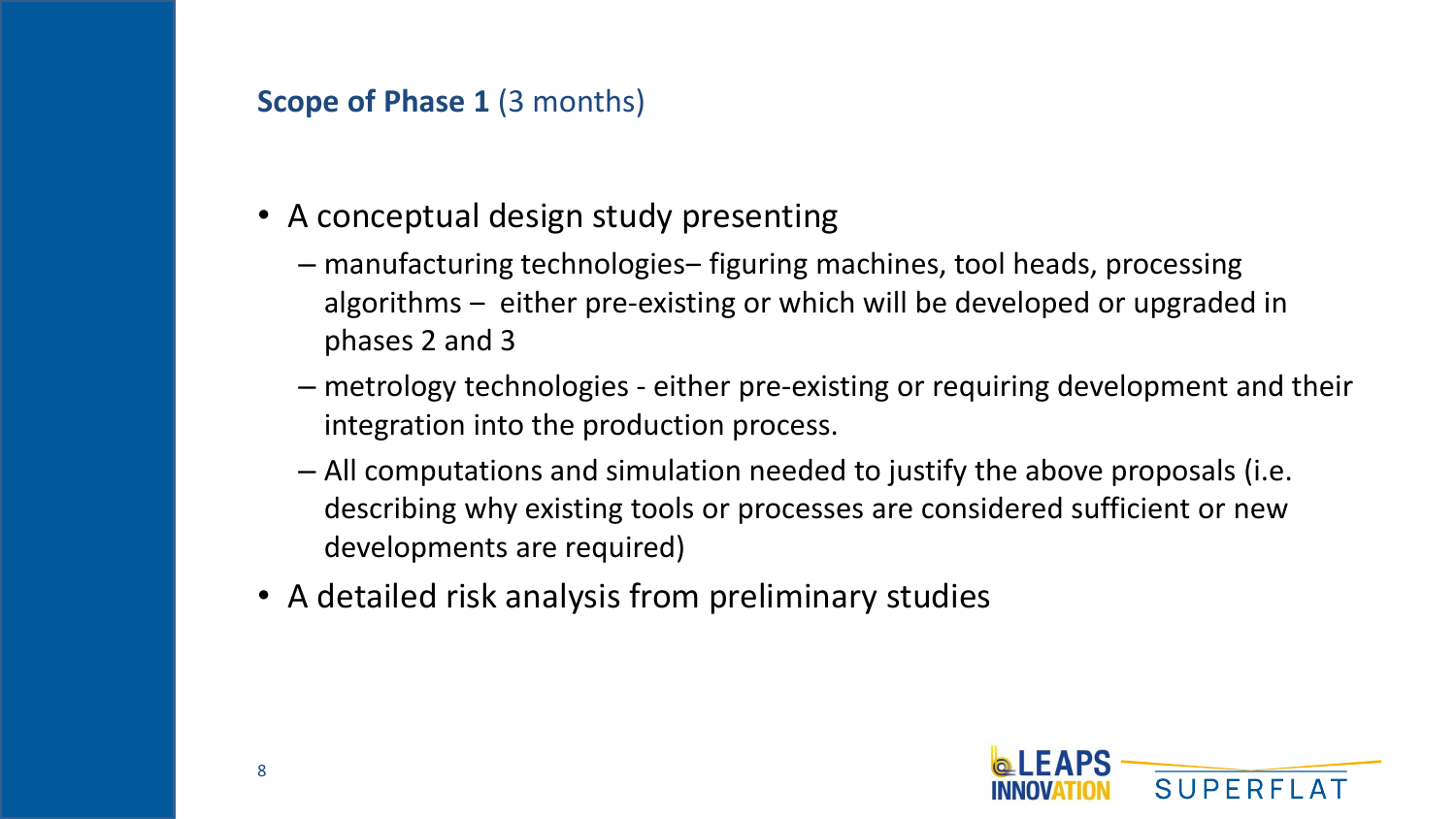## **Scope of Phase 2 (6 months)**

- Engineering documents of the planned production means
- Technical study supporting the process choices
- A reduced scale evaluation report of processes, machining algorithms and metrology under development
- An update of risk analysis for phase 3
- Deliverables (at month 4)
	- A sample mirror of reduced area and specifications
	- A report on the metrology performed on an identified 75 mm x 15 mm area of this mirror with metrology equipment representative of that to be used in the proposed manufacturing process
	- ➢ The sample mirror will be cross-measured by the buyers group and a report sent to the manufacturer with the evaluation of phase 2. It will remain the property of the manufacturer and returned before phase 3

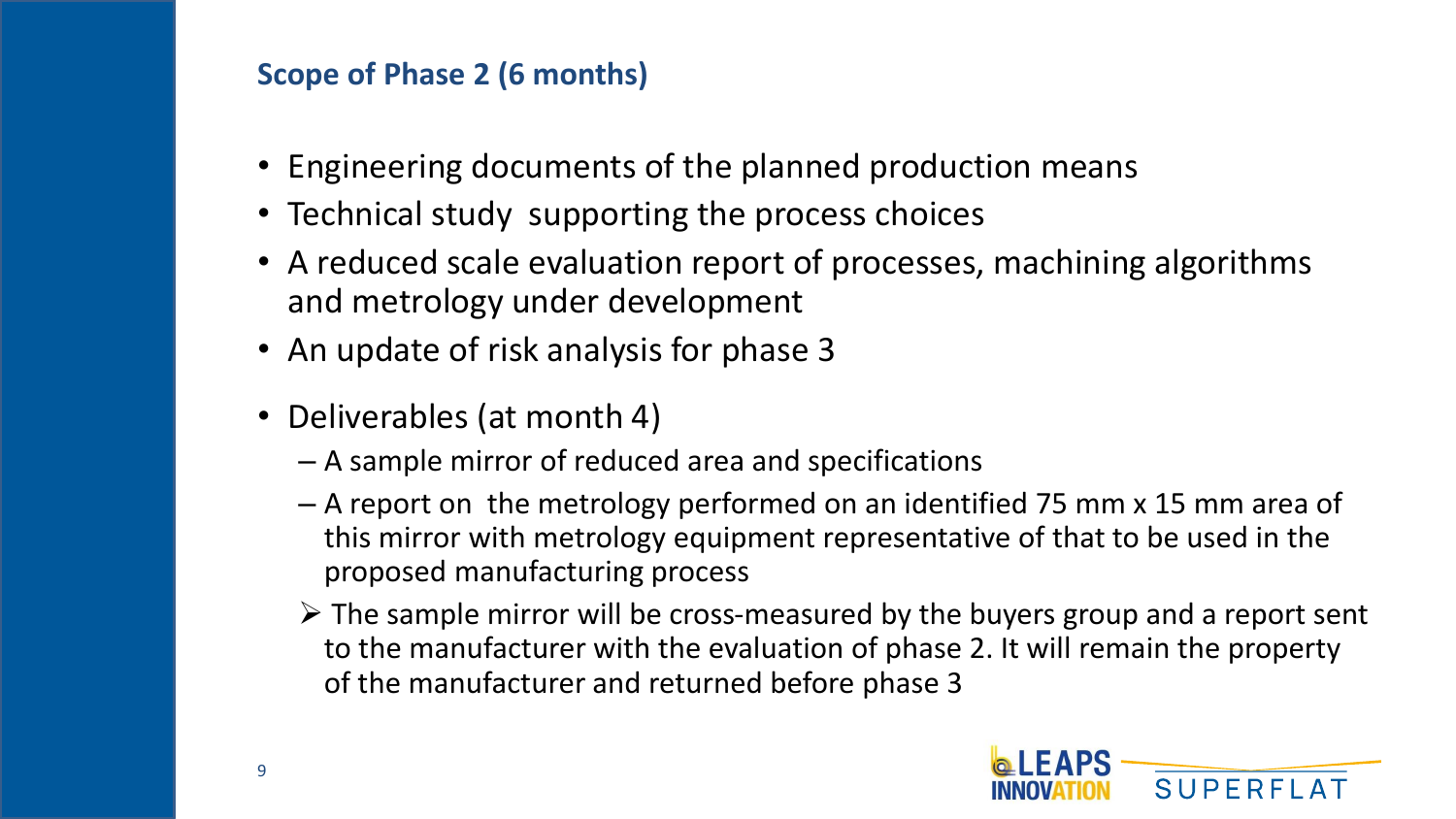#### **Scope of phase 3** (21 months)

- Development of an operational mirror manufacturing process
	- supported by a visit of production means by the buyers group on the supplier's premises
- Documentation of the developed process
- An analysis report on the limits of the process at the end of phase 3 with directions and prospects for improvement
- Deliverables :
	- Progress reports (M 6, 12, 18) ; final report (M21)
	- A full-size prototype mirror (M21)
	- A metrology report of the prototype (M21)

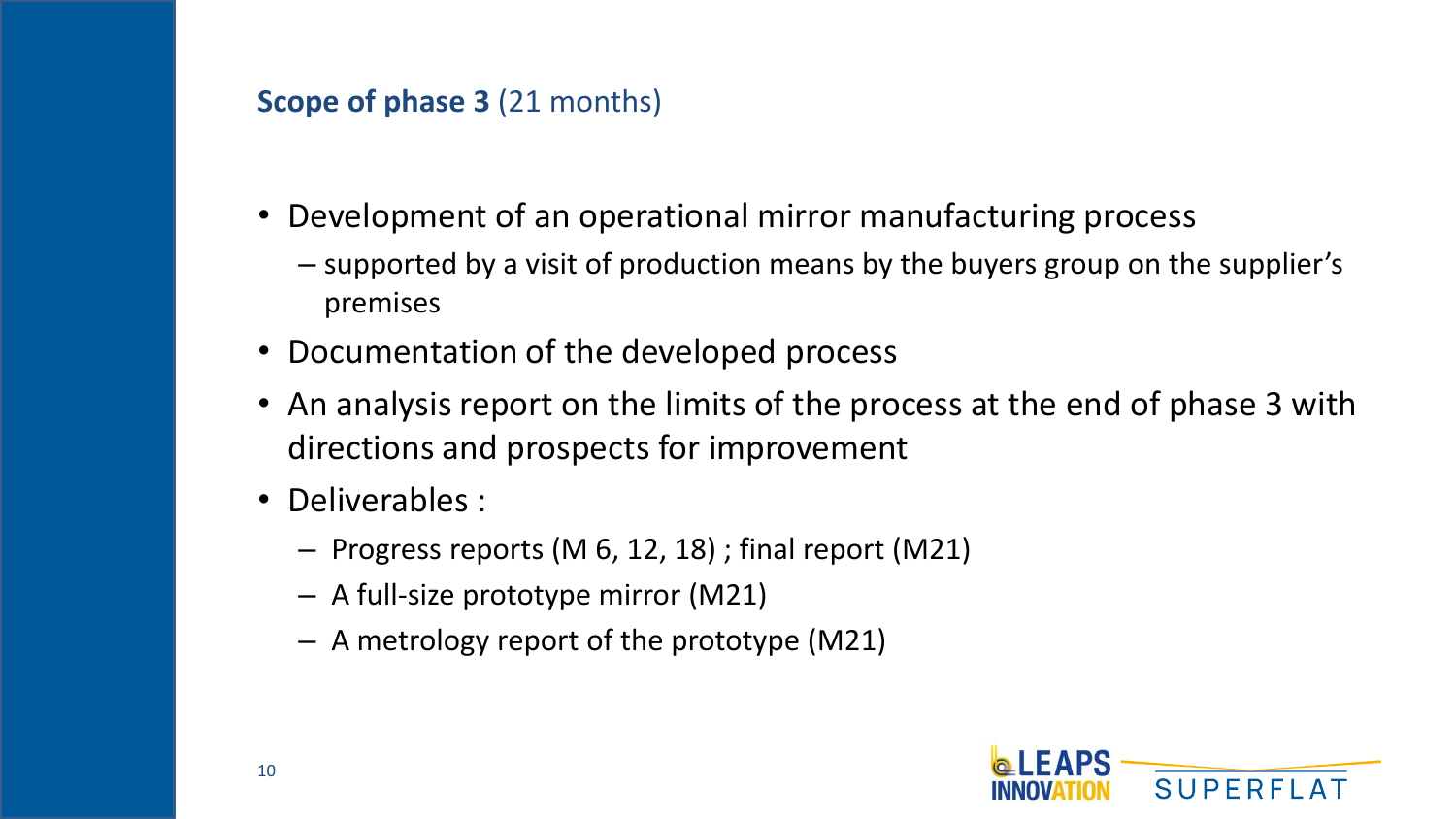#### **Cooperation between suppliers and the buyers group**

- The members of the buyers group are developing and maintaining high performance surface metrology equipment and methods
- These metrology facilities are cross-checked on a regular basis
- They will be used for evaluation of the results
- Suppliers may ask for cross-checks with their own metrology means during phase 2 and phase 3
- Assessment of optical surface quality is not fully normalized.
- Cooperation is also expected to converge toward a common mutually agreed metrology data collection and processing protocol

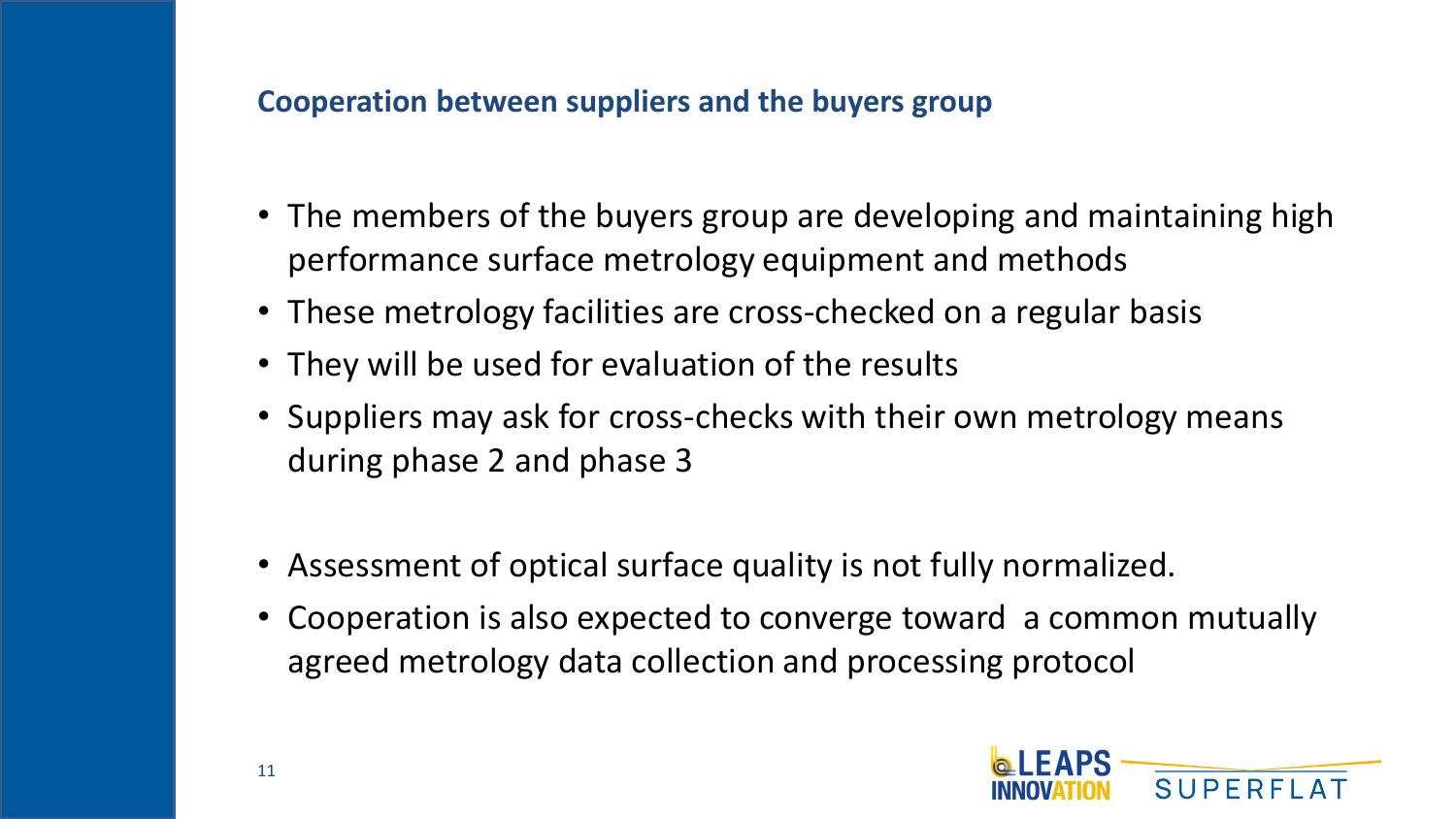## **Defining optical surface quality**

- Surface quality of X-ray mirrors is classically evaluated by 3 global values:
	- figure errors, slope errors, roughness
	- after detrending with a best fitting polynomial surface
- Issues
	- Spatial frequency of the defects is not always specified
	- Frequency filters can yield very different results especially for RMS slopes
	- Filtering can be hidden in data acquisition and processing

As a result intercomparison can be strongly biased

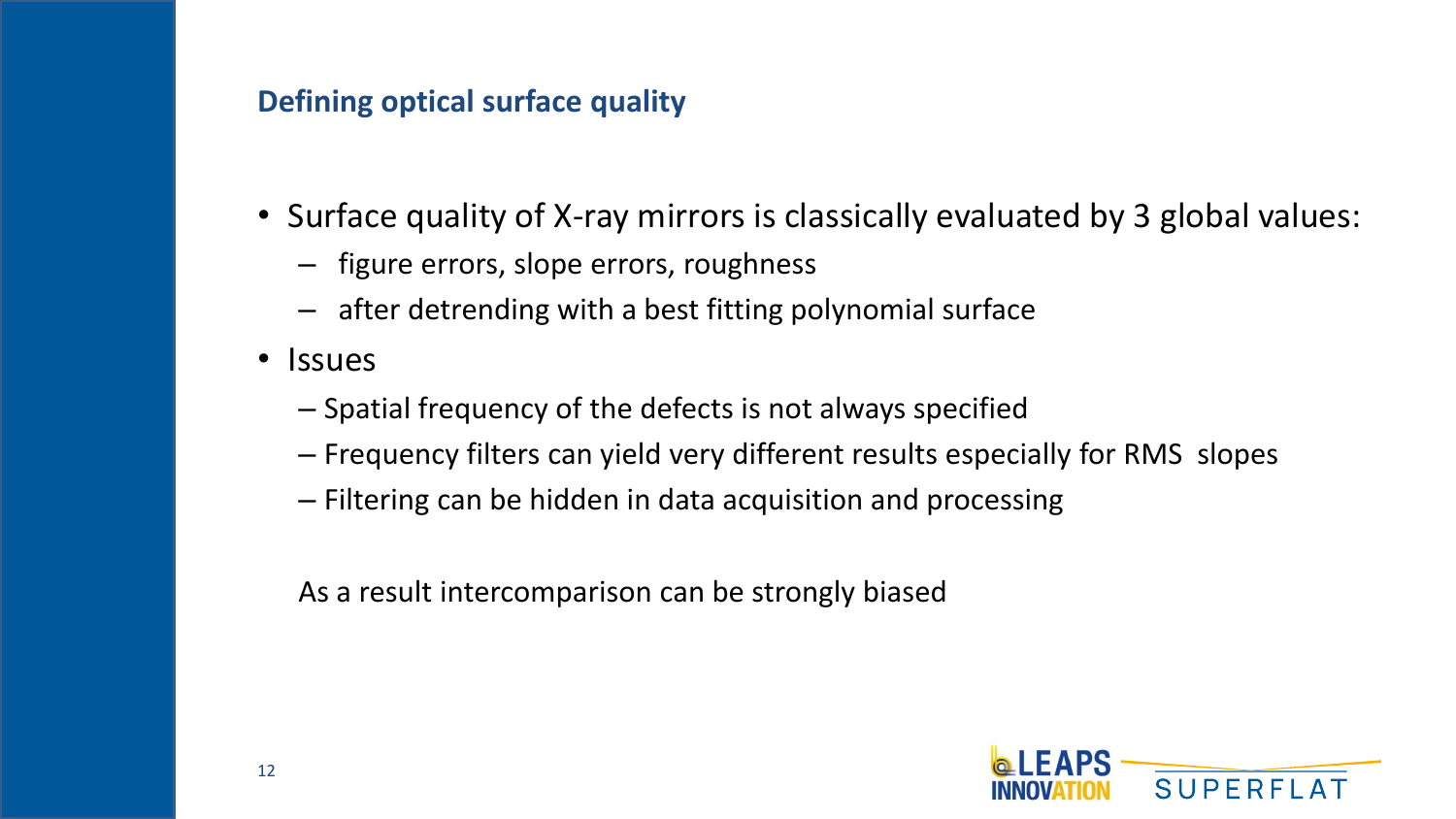#### **Impact of surface imperfections on wavefronts**

- Surface imperfections characterized by the height error  $h(X, Y)$  = distance to the design surface
- $\triangleright$  Local phase error of the reflected wavefront  $\varphi(X, Y) = 4\pi \frac{\sin \theta}{\lambda}$  $\lambda$  $h(X,Y)$  , where  $\theta$  is the grazing incidence angle
- *Single material reflection*

 $\theta$  must be below the critical angle of reflection  $\theta_c \cong \sqrt{2 \Re(1-n)}$  $\delta = \Re(1 - n)$  varies roughly as  $|E^{-2}|$  over the X-ray range Hence the scaling factor  $\frac{\lambda}{\sin \theta}$ sin  $\theta_c$ is nearly constant ~ 30 nm

• *Multilayer reflection*

The scaling factor  $\frac{\lambda}{\sin \lambda}$  $\frac{\lambda}{\sin \theta} = \Lambda_{mc}$  is the multilayer period  $\geq 2$  nm

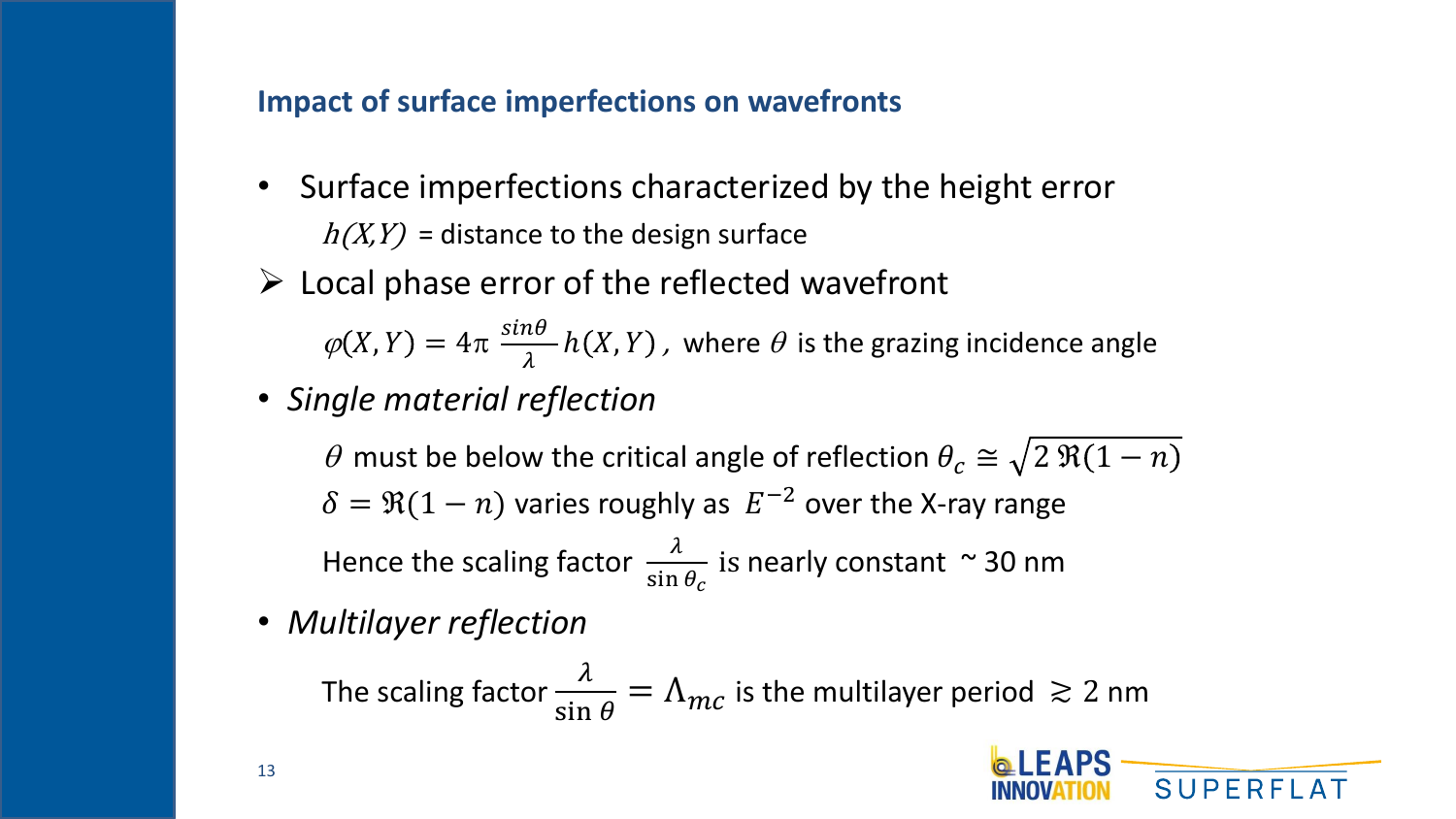#### **Height variance, Total Integrated Scatter (TIS) and Strehl Ratio**

• Light scattered from a rough surface is evaluated by the TIS

 $TIS = \frac{Total scattered intensity outside the specular reflected peak}{Total research intensity in absence of results.}$ Total specular intenstity in absence of roughness

• If the height distribution is Gaussian (variance=  $\sigma^2$  ) it was shown that $(1)$ 

$$
TIS = 1 - exp\left[-\left(4\pi sin\theta \frac{\sigma}{\lambda}\right)^2\right]
$$

• The Strehl ratio complements TIS It is the ratio in the peak with / without roughness

$$
Strehl = 1 - TIS = exp\left[-\left(4\pi sin\theta \frac{\sigma}{\lambda}\right)^2\right] \approx 1 - \left(4\pi sin\theta \frac{\sigma}{\lambda}\right)^2
$$

The formula still gives reasonable estimate though Gaussian assumption may not be fully valid while Strehl  $> 0.1$ 

*Maréchal criterion*  $\sigma_w^2 < \frac{\lambda^2}{180}$  *is equivalent to Strehl > 0.8* 

14 (1) Bennett, H.E., Porteus, J.O., 1961. Relation Between Surface Roughness and Specular Reflectance at Normal Incidence. J. Opt. Soc. Am., JOSA 51, 123–129. https://doi.org/10.1364/JOSA.51.000123

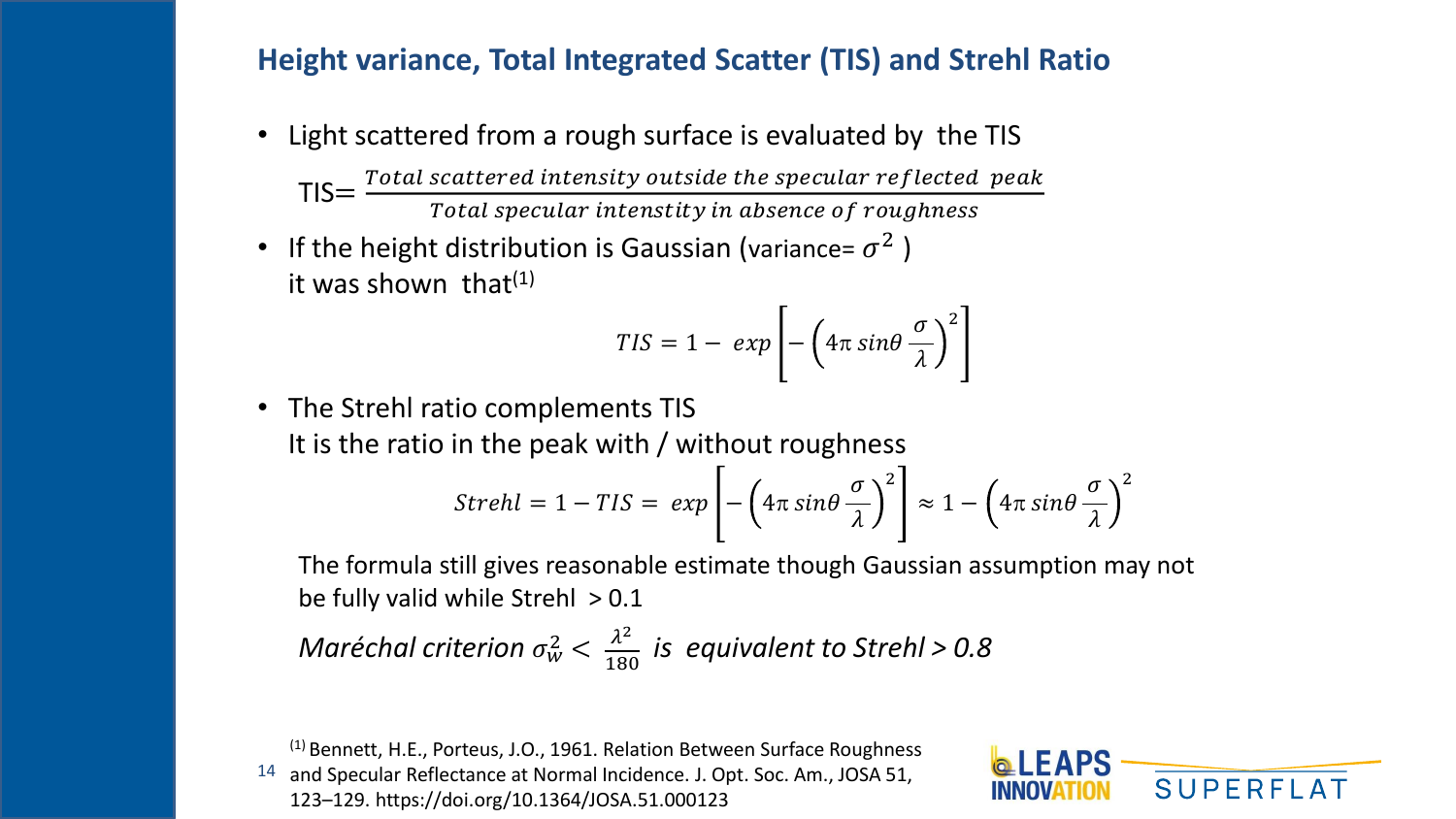#### **Slope variance, Slope errors and PSF broadening**

- The PSF is the FT of the autocorrelation of the pupil
- $\triangleright$  if the pupil is multiplied by a phase factor  $f = e^{i\varphi}$ , then the PSF is convoluted by a broadening function equal to  $|FT[f]|^2$
- The RMS width of the broadening function is generally calculable (it is not the case of the diffraction limited PSF, the integral being divergent)

$$
\bullet \quad \sigma_{kx}^2 = \iint \left| \hat{f}(\mathbf{k}) \right|^2 k_x^2 \, dk_x dk_y - \left| \iint \left| \hat{f}(\mathbf{k}) \right|^2 k_x \, dk_x dk_y \right|^2 = \iint \left| \frac{\partial f}{\partial x} \right|^2 dx \, dy - \left| \iint \frac{\partial f}{\partial x} f^* \, dx \, dy \right|^2
$$

■ Which for 
$$
f = e^{i\varphi}
$$
, reduces to  $\sigma_{kx}^2 = \left\langle \left(\frac{\partial \varphi}{\partial x}\right)^2 \right\rangle - \left\langle \frac{\partial \varphi}{\partial x} \right\rangle^2$ 

■ Converting from wavefront  $(x, y)$  to surface coordinates  $x = X \sin\theta$ ,  $y = Y$ and from wavevector to angular broadening  $\sigma_{\theta x} = \frac{\lambda}{2\pi} \sigma_{kx}$  one finally gets

• 
$$
\sigma_{\theta x} = 2 \sigma'_x
$$
, and  $\sigma_{\theta y} = 2 \sin \theta \sigma'_y$ ;  $\sigma'_x = \left\langle \left(\frac{dh}{dx}\right)^2 \right\rangle$ 

■ This is the geometrical broadening factor; it must be compared to the width of the diffraction limited PSF :  $\frac{\lambda}{\sin \theta}$  $\sin \theta L$  $\approx$  50  $nrad$  – L is the coherently illuminated length



15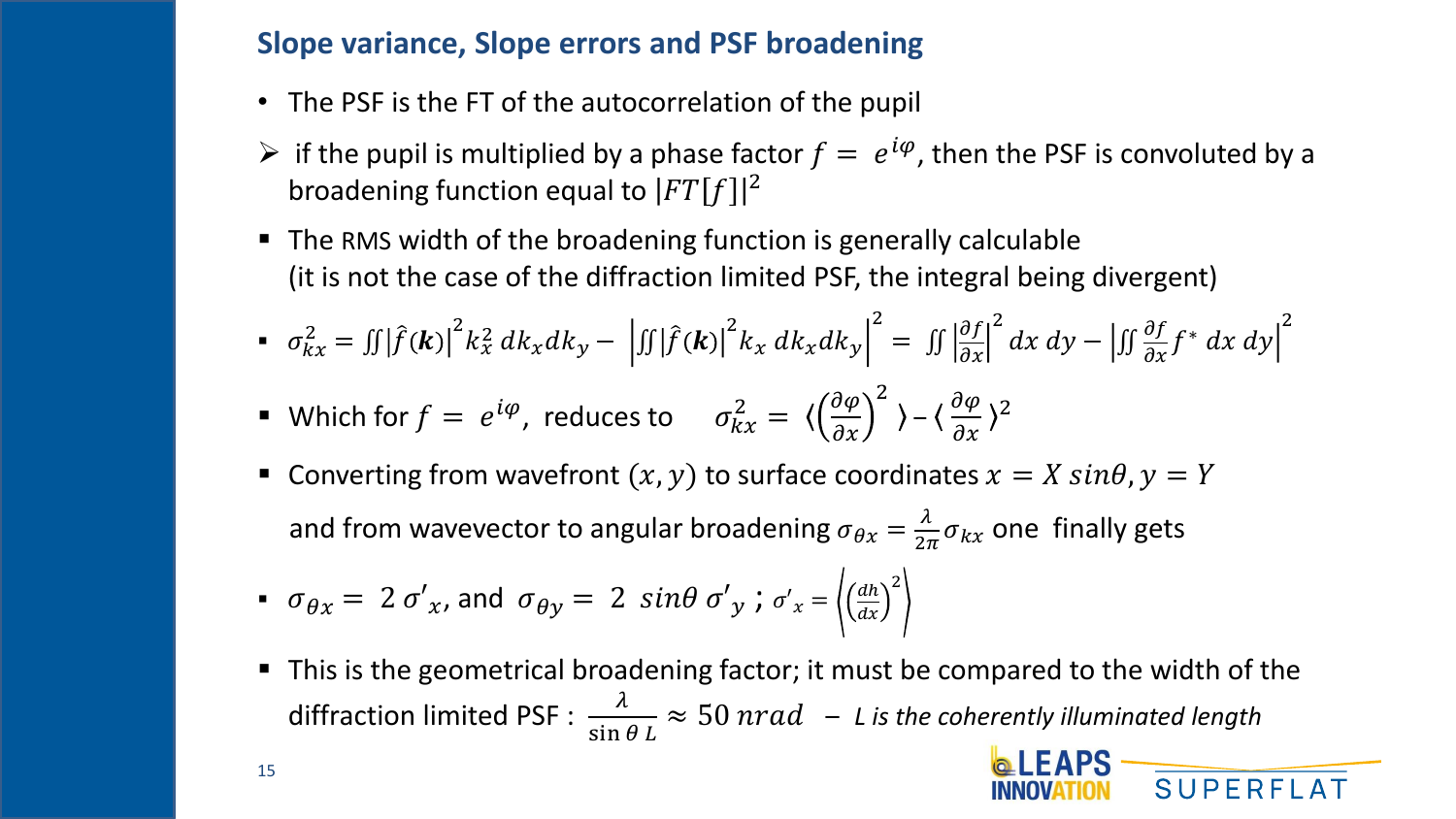## **Power Spectral Density (PSD)**

- Definition:
	- $\blacksquare$   $PSD := |FT[h(x, y)]|^2 \Leftrightarrow PSD = FT[h \otimes h]$ FT of the autocorrelation function
	- Distinction must be done between 1D and 2D transforms
		- **E** Area PSD (APSD) corresponds to 2D FT of a height map. It has units of type  $d^4$  (e.g.  $\mu$ m<sup>4</sup>)
		- **E** Linear PSD (L-PSD or usually PSD) for 1D FT of a profile. It has units of type  $d^3$  (e.g.  $\mu m^3$ )
	- Relation to variances:
		- **Example 1** Height variance:  $\sigma^2 = \iint PSD(f) d^2f$  over all meaningful frequencies
		- Slope variance:  $\sigma'_{x,y}^2 = 4\pi^2 \iint f_{x,y}^2 PSD(f) d^2f$

The APSD provides a full statistical representation of a surface,

but because of the grazing incidence, we are more sensitive to tangential gradients and an **average tangential line PSD is statistically meaningful**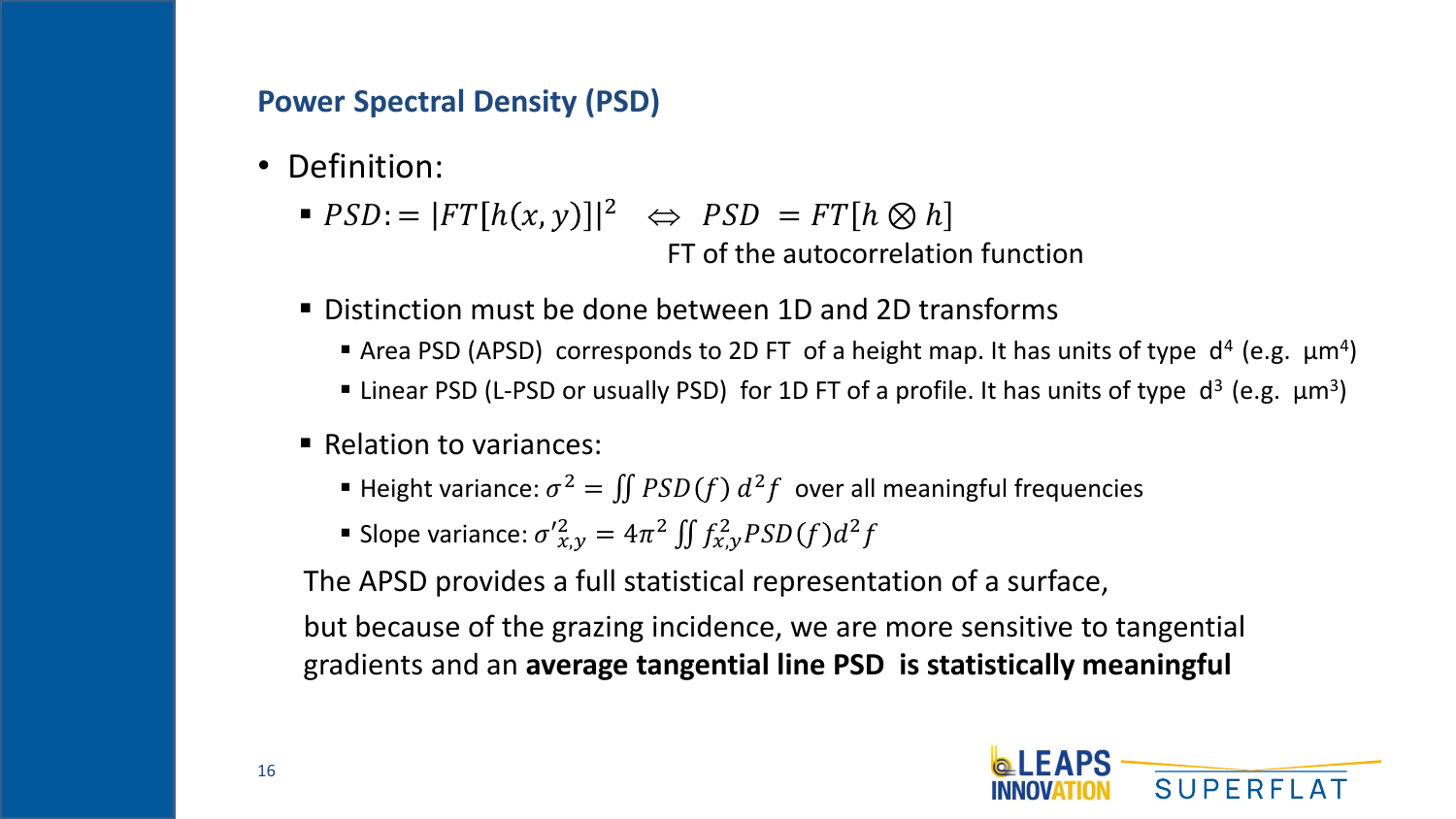#### **An interesting evaluation tool : the Cumulated Power Spectral Density**

- Definition
	- CPSD is the integral over frequency of the One-sided Line PSD
		- One sided PSD = k  $PSD(f)$ ; k=1 if  $f = 0$ ; k=2 if  $f \neq 0$ ;
	- CPSD is a graphic representation of the contribution of frequency content to the total variance



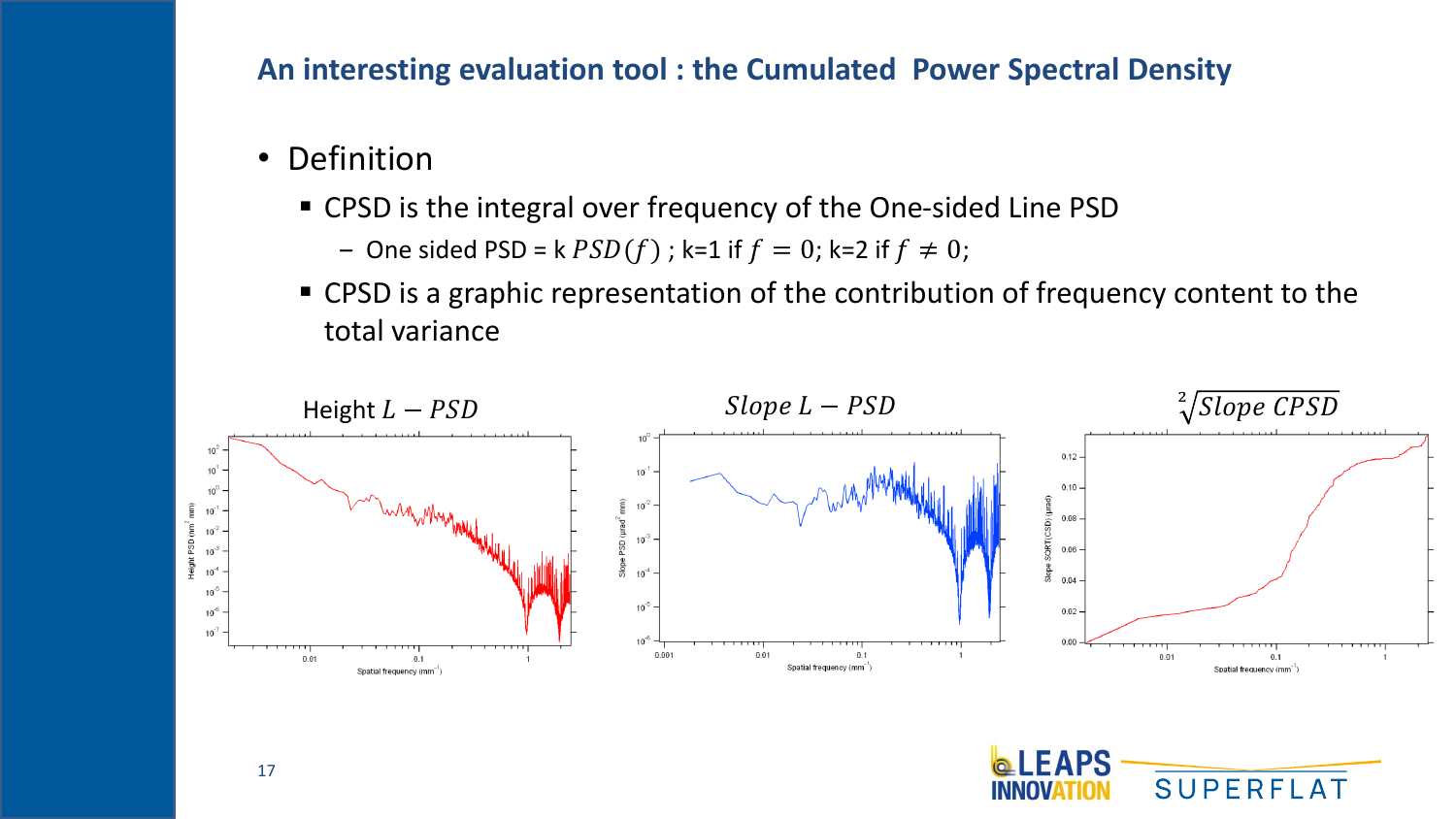## **PSD are sensitive to data acquisition and processing**

- Fourier transforms of finite length generate aliasing
- Proper windowing is required to limit aliasing
	- Should be normalized not disturb a uniform statistical distribution
- Frequency content is sensitive to filtering
	- Applied filtering and measurement noise are usually apparent on PSD
	- No filtering should be applied before FT
	- The meaningful frequency range must be defined

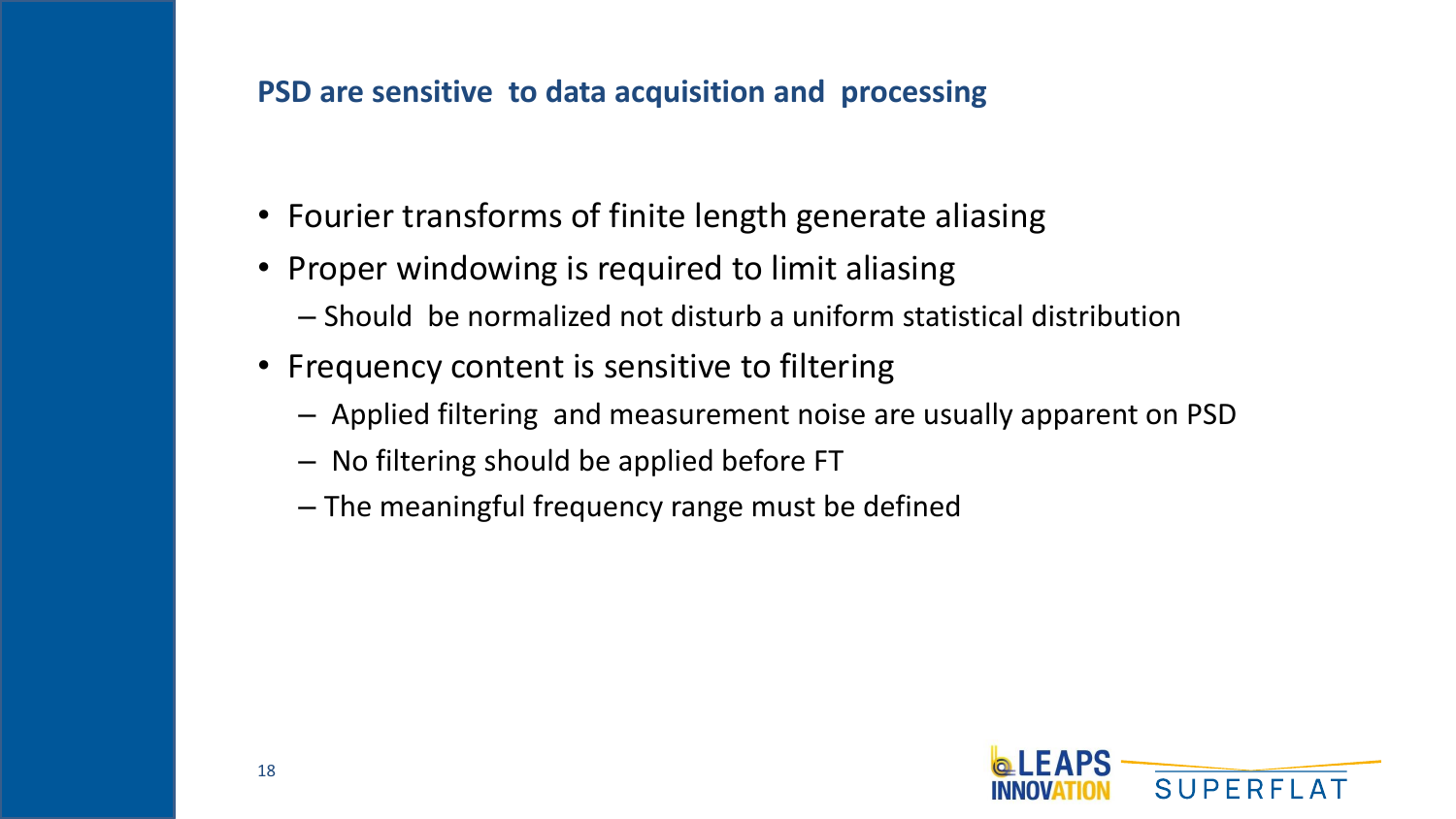## **A common protocol to evaluate optical surfaces**

- Measurement:
	- Surfaces will be measured on a regular XY grid covering the full clear area
	- Height measurements will be preferred. Slope measurements will be accepted if given a proof that twist deformation is preserved
	- **No filtering** will be applied
	- If stitching is used, individual sub-area measurement will be provided
- Fourier transform
	- **FT** will be performed **on individual tangential lines** after windowing
		- *Choice of a window function needs further discussion before the call for tender*
	- **All line-PSDs will be averaged** to preserve the global RMS value
	- Slope PSD will be computed from height PSD and integrated for CPSD
- A Python computation script will be provided to ensure identical processing

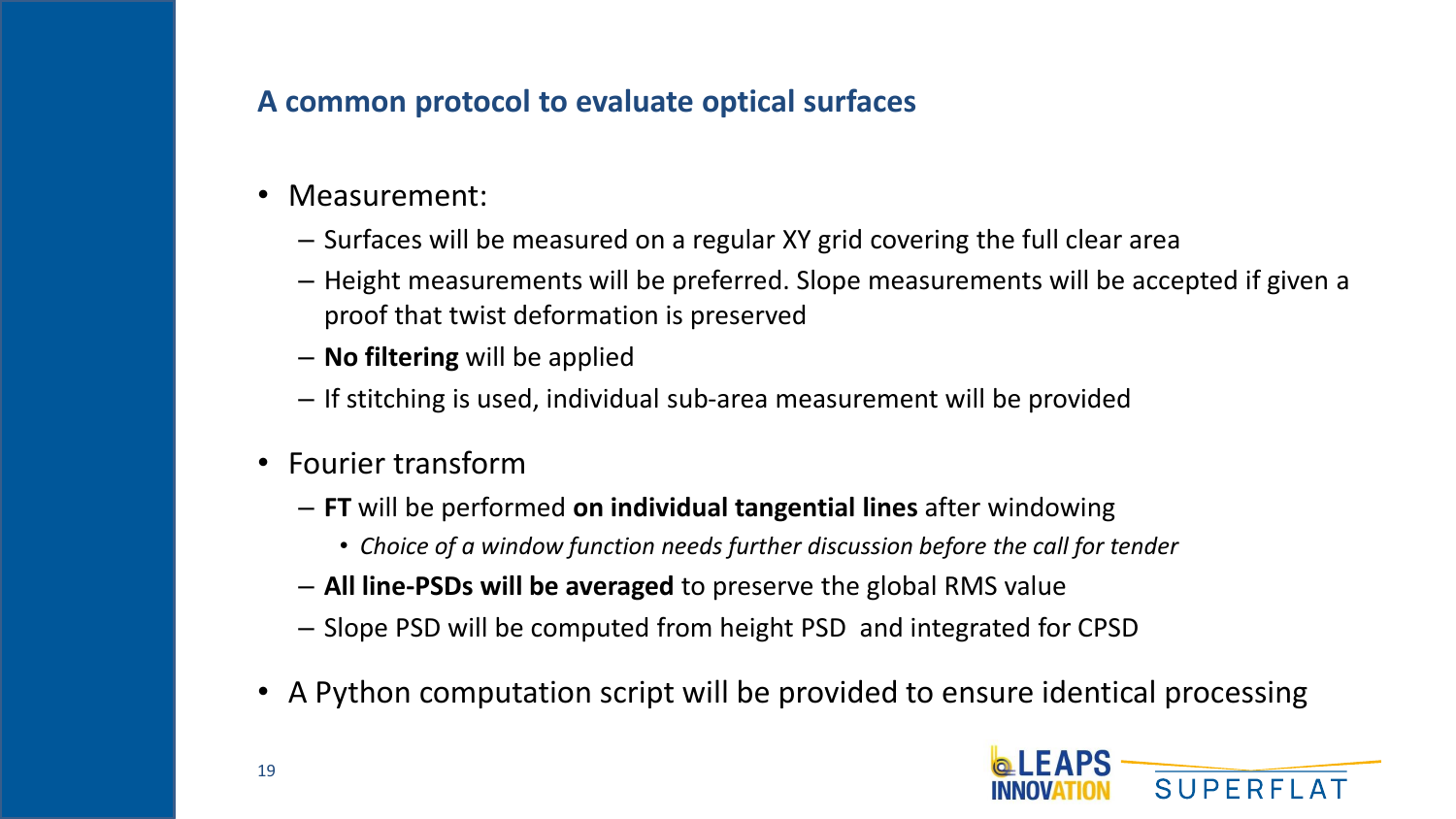## **Specifications assessment (still being refined)**

- Figure error
	- Height error PV and RMS on the whole active area
- RMS Slope error
	- PV and Rms values on the whole surface after application of a low-pass filter
		- script to be provided by the buyers group
	- Two frequency bands will be considered in slope CPSD
		- frequencies below  $0.1$  mm<sup>-1</sup> (band A)
		- frequencies between  $0.1$  mm<sup>-1</sup> and  $1$  mm<sup>-1</sup> (band B)
	- the cumulated RMS slope errors of the 2 bands should be below 50 nrad
	- contribution of band B should be less than 60% of total
- Roughness
	- Will be evaluated as average RMS height errors on at least 9 subareas of minimum size  $1.4 \times 1 \text{ mm}^2$